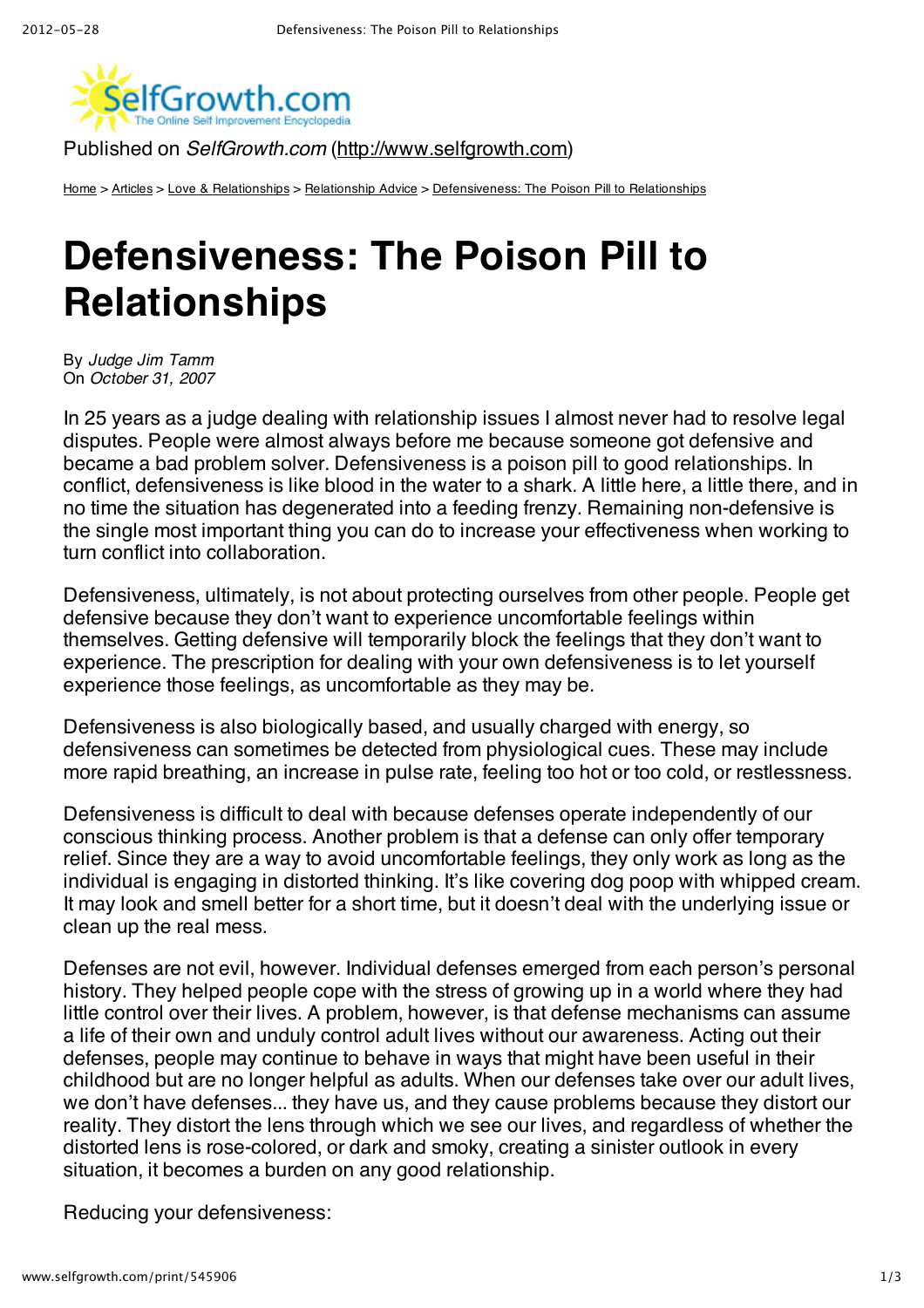## 2012-05-28 Defensiveness: The Poison Pill to Relationships

The first step toward not acting defensively is to become aware of when you are getting defensive. It is much easier for most of us to spot our defensive behavioral responses than it is to identify the underlying feelings that we don't want to feel. Because the whole point of defensive behavior is to help us avoid feeling something we don't want to feel, we can often recognize our defensive behavior before we are aware of the underlying feelings we are trying to avoid. For example, a person may not understand that he is starting to feel unlikable when he is in the middle of a conversation with his older brother, nor that he doesn't want to feel that he is unlikable. He may, however, realize that he has once again started to react to his brother in a sarcastic manner. If he knows that one of his early warning signs of becoming defensive is to react with sarcasm, he can work backwards to better understand his feelings. The thought process might go like this: I notice that I'm getting sarcastic as I talk with my brother. I also know that getting sarcastic is one of the warning signs that I'm getting defensive. So that tells me I'm probably defensive now for some reason. I'd better try to tune in to what I'm feeling right now so I can better understand why I'm getting defensive.

A good first step can be to give a name to your first signs of defensiveness, to help you become familiar with how you behave when you get defensive. Our workshop participants over the years have come up with unique description such as: Sudden drop in IQ, Playing "poor me", High energy charge in the body, Withdrawal into deadly silence, Flooding with information to prove a point, All-or-nothing thinking, Trivializing with humor, Selective deafness, Wanting the last word, Making fun of others, Cold clammy skin, Hot sweaty skin, and many others. In our book Radical Collaboration, we have a checklist of 50 early warning signs of defensiveness.

Once you pick your top two or three warning signs, i.e., the ones that you see in yourself most often, they will become your early warning system that you are getting defensive. When you see yourself engaging in those behaviors, you know you are starting to get defensive and that you should do something about it right now, before you make things worse by getting more defensive.

What to do when you are getting defensive:

Here are some general ideas that can be helpful when you are getting defensive.

1. Take responsibility for yourself. Acknowledging to yourself that you are becoming defensive is a great first step. If it feels appropriate and safe, you may want to take it a step further and also acknowledge it with the people you are with. For example, saying something like "Can you go back over that again? I think I'm getting a little defensive and I may have missed your point," acknowledges your defensiveness, both to yourself and your colleagues, and asks for their help in dealing with it. Of course it may not always be appropriate to ask for that help, but if you are dealing with people that you trust, it not only offsets the damage caused by the defensiveness, it can actually create greater intimacy and a stronger relationship.

2. Slow down. Slowing down your physiology can help. Take a break, take a walk, go to the restroom and splash some cool water in your face, or reschedule the rest of the meeting for another time. Simply taking a couple of deep breaths without making a big deal about it to anyone else can also be a calming and centering experience.

3. Confront your negative self-talk. Self-talk is the chatter that goes on inside your head. It is the story you are making up as you watch events unfold before your eyes. Negative chatter, e.g., "I can't do this," "I'm going to look like an idiot," "I see I'm getting defensive now and I know I'm going to screw this up," etc. will only make things worse. Confront this negative and consciously turn it positive, e.g., "I know this is difficult but I can get through